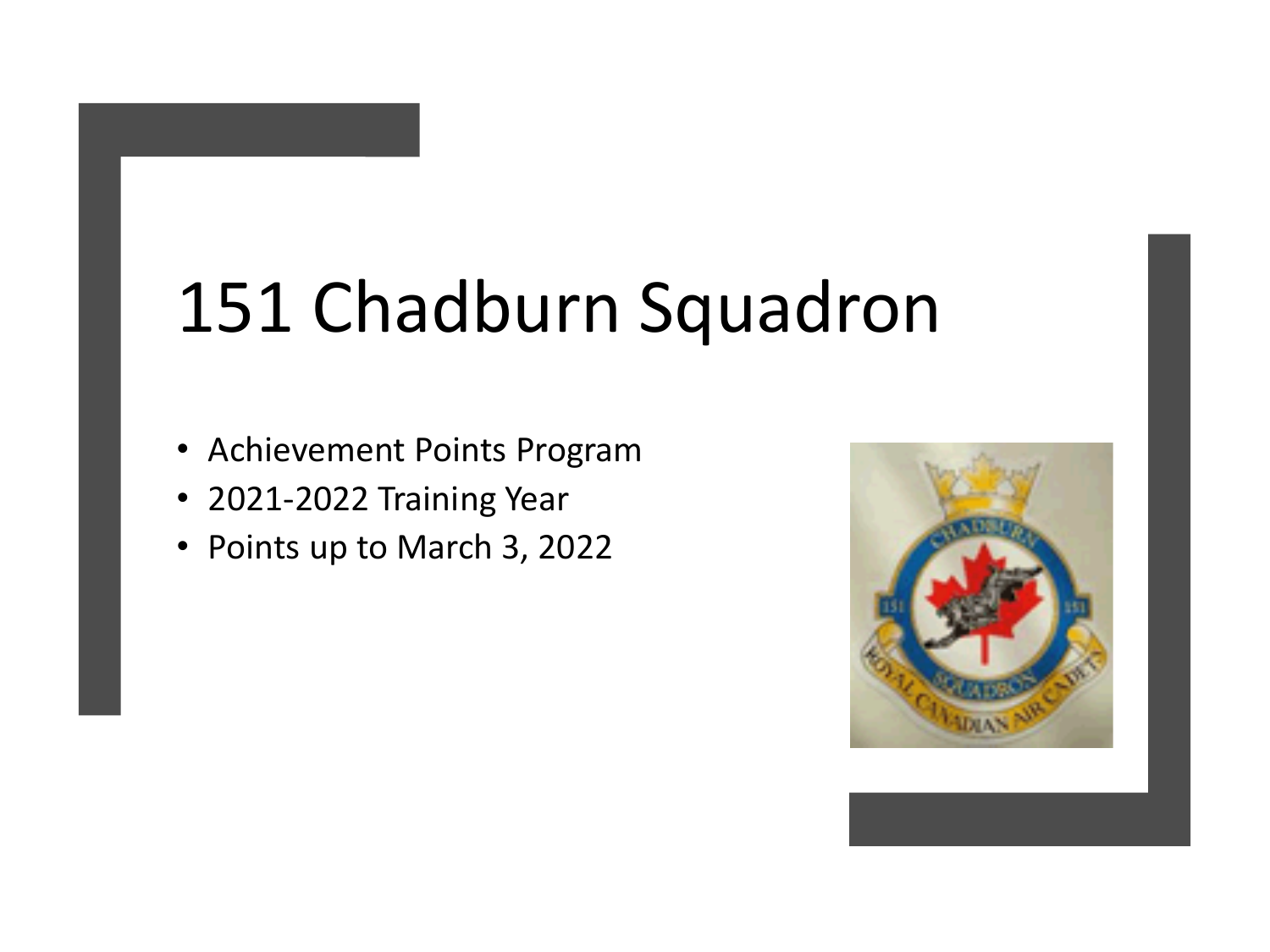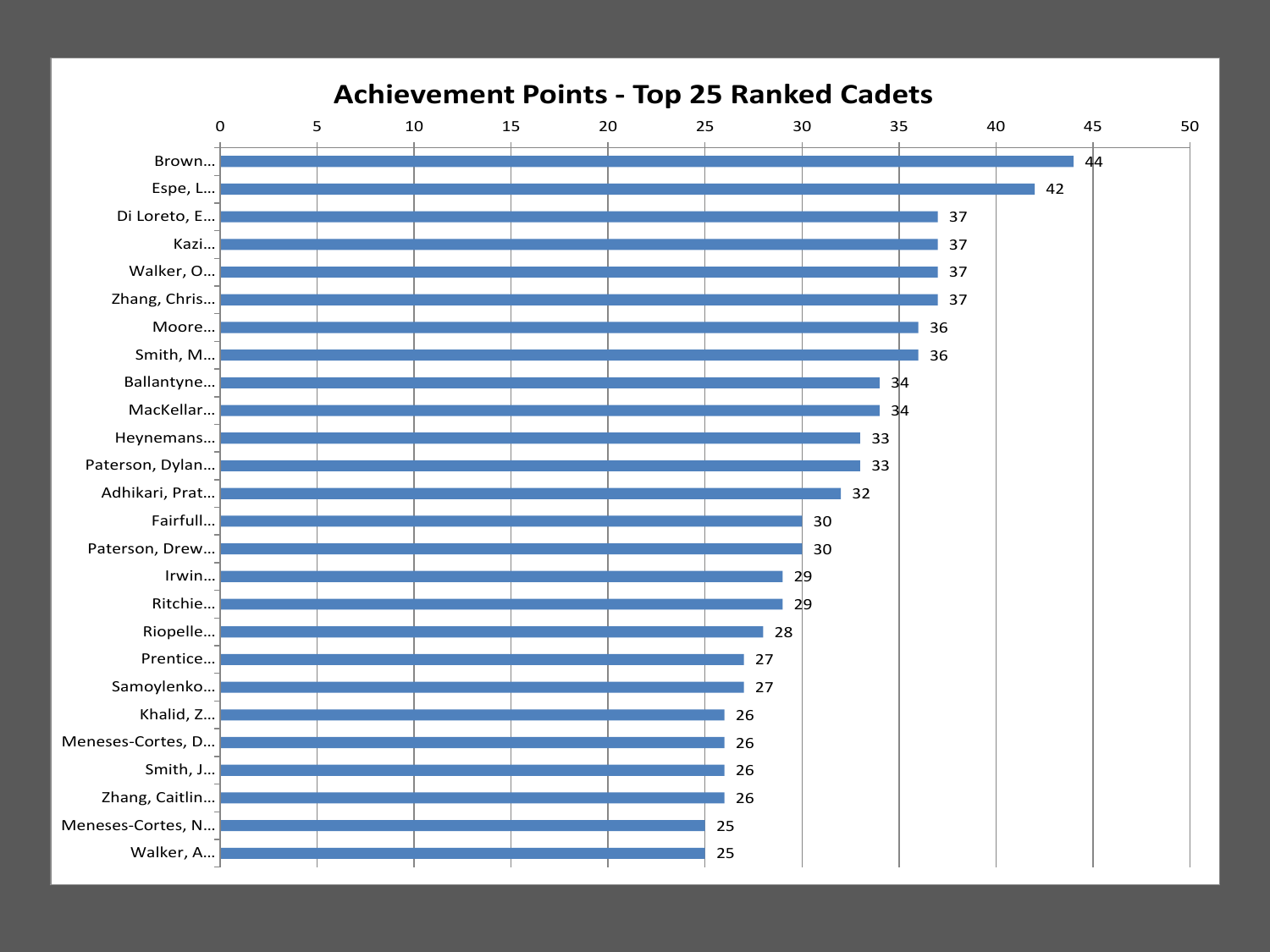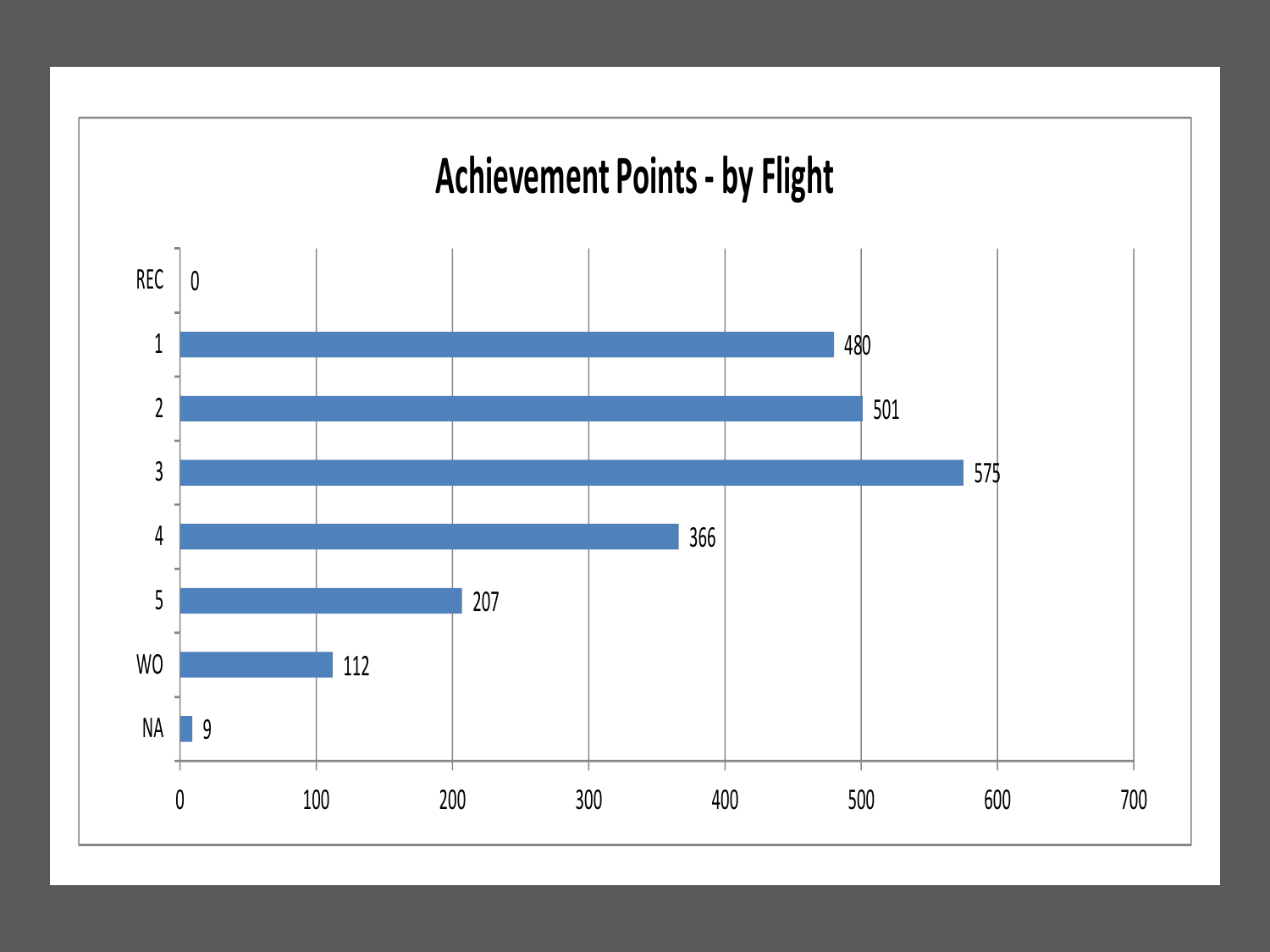#### **Achievement Points - by Team**

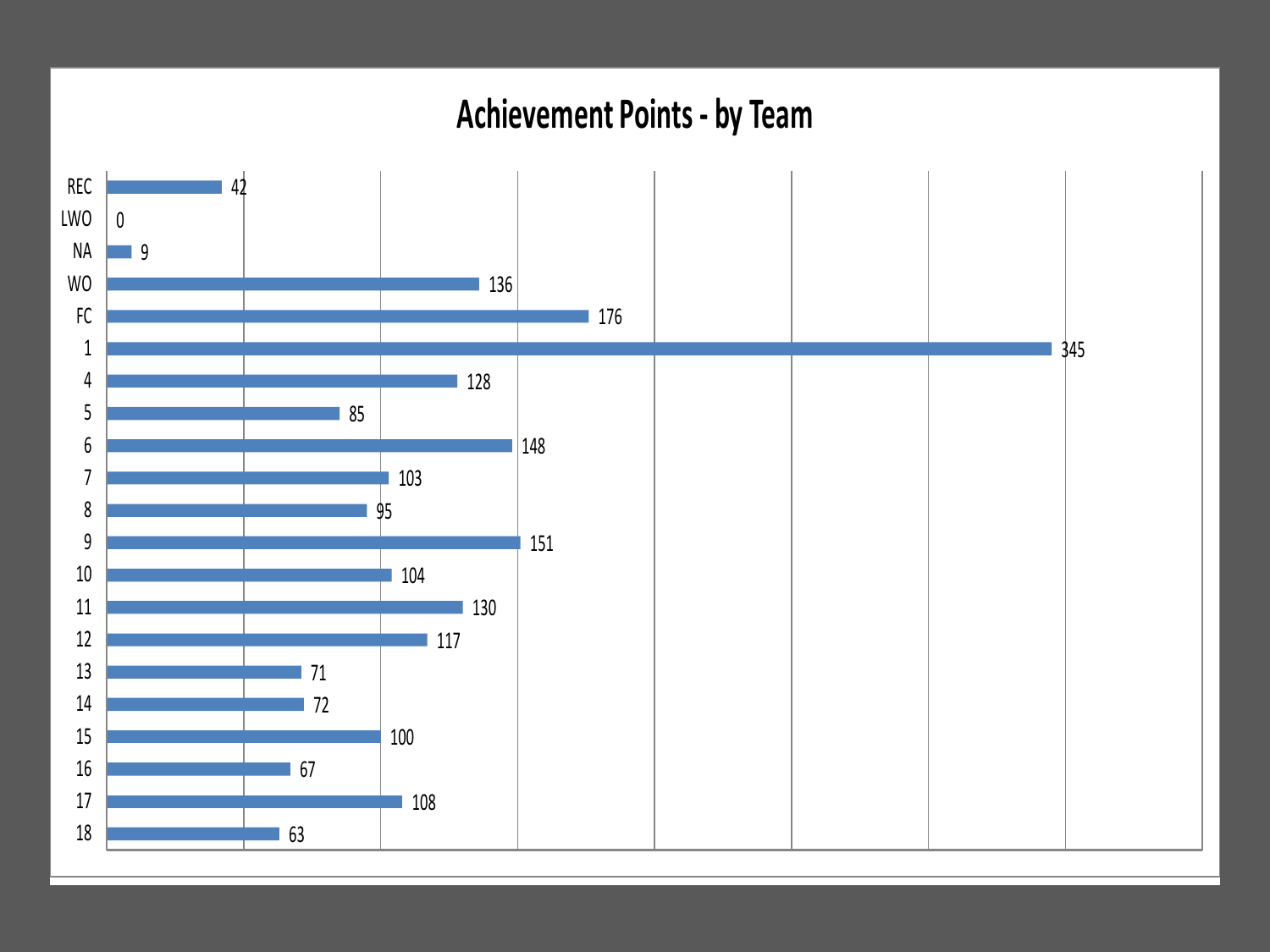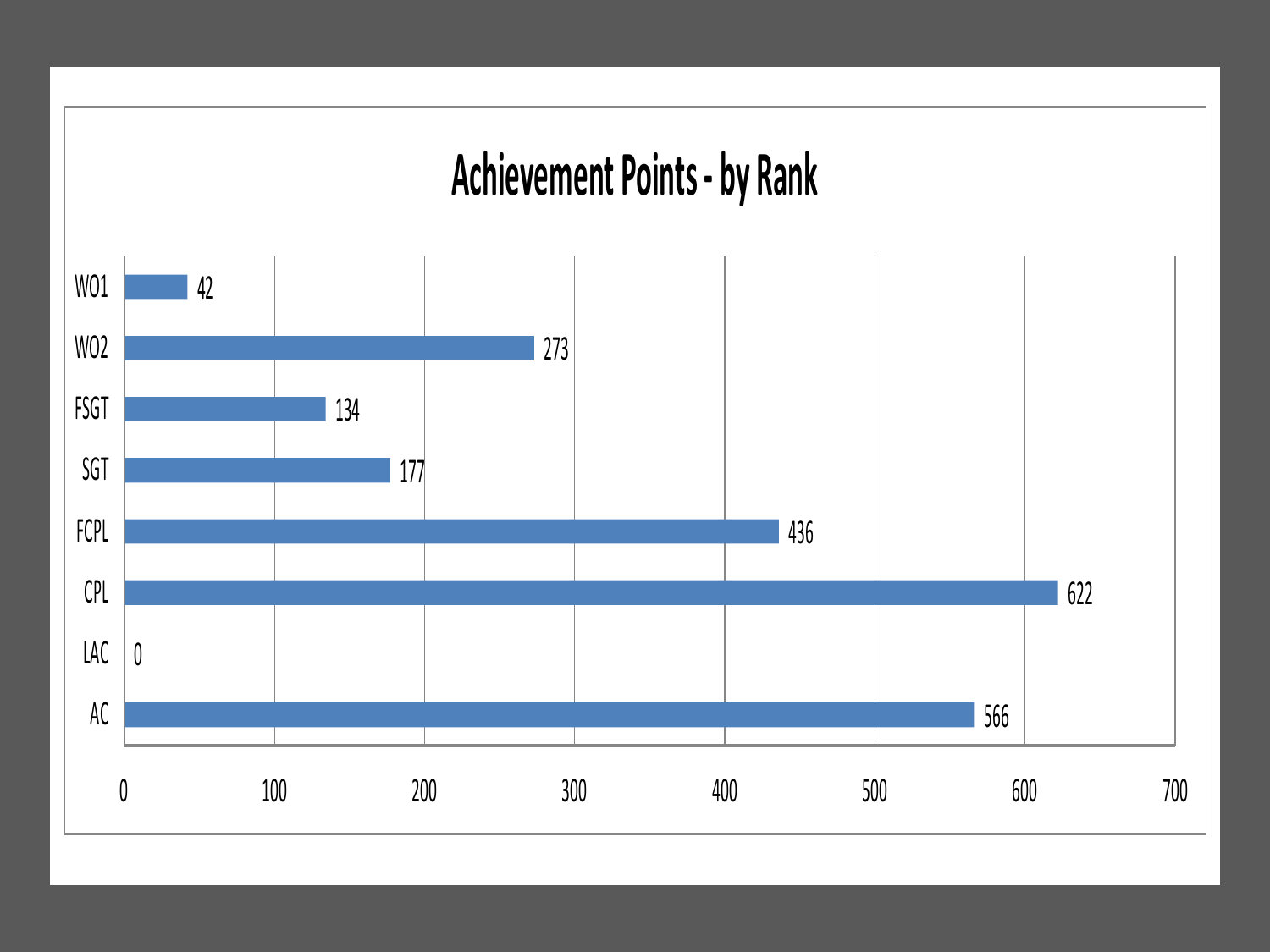## **Top 10 Juniors**

| $Nbr -$        | Fligh-         | Tean - |             | Ran TLast Name<br>$\overline{\phantom{a}}$ | <b>Total</b><br><b>Points</b> | Ranking |
|----------------|----------------|--------|-------------|--------------------------------------------|-------------------------------|---------|
|                | $\overline{2}$ | 4      | <b>CPL</b>  | <b>Brown</b>                               | 44                            |         |
| $\overline{4}$ | 4              | 14     | <b>FCPL</b> | Kazi                                       | 37                            | 3       |
| 5              | 3              | 10     | <b>FCPL</b> | Walker, O                                  | 37                            | 3       |
| 7              | $\mathfrak{Z}$ | 12     | <b>CPL</b>  | Moore                                      | 36                            | 4       |
| 13             | $\overline{2}$ | 4      | AC          | Adhikari, Prat                             | 32                            | 7       |
| 14             | $\mathfrak{Z}$ | 12     | <b>FCPL</b> | <b>Fairfull</b>                            | 30                            | 8       |
| 16             | 3              | 11     | <b>CPL</b>  | Irwin                                      | 29                            | 9       |
| 17             | $\overline{2}$ | 6      | <b>AC</b>   | <b>Ritchie</b>                             | 29                            | 9       |
| 19             | 5              | 17     | <b>FCPL</b> | <b>Prentice</b>                            | 27                            | 11      |
| 20             | $\overline{2}$ | 6      | <b>CPL</b>  | Samoylenko                                 | 27                            | 11      |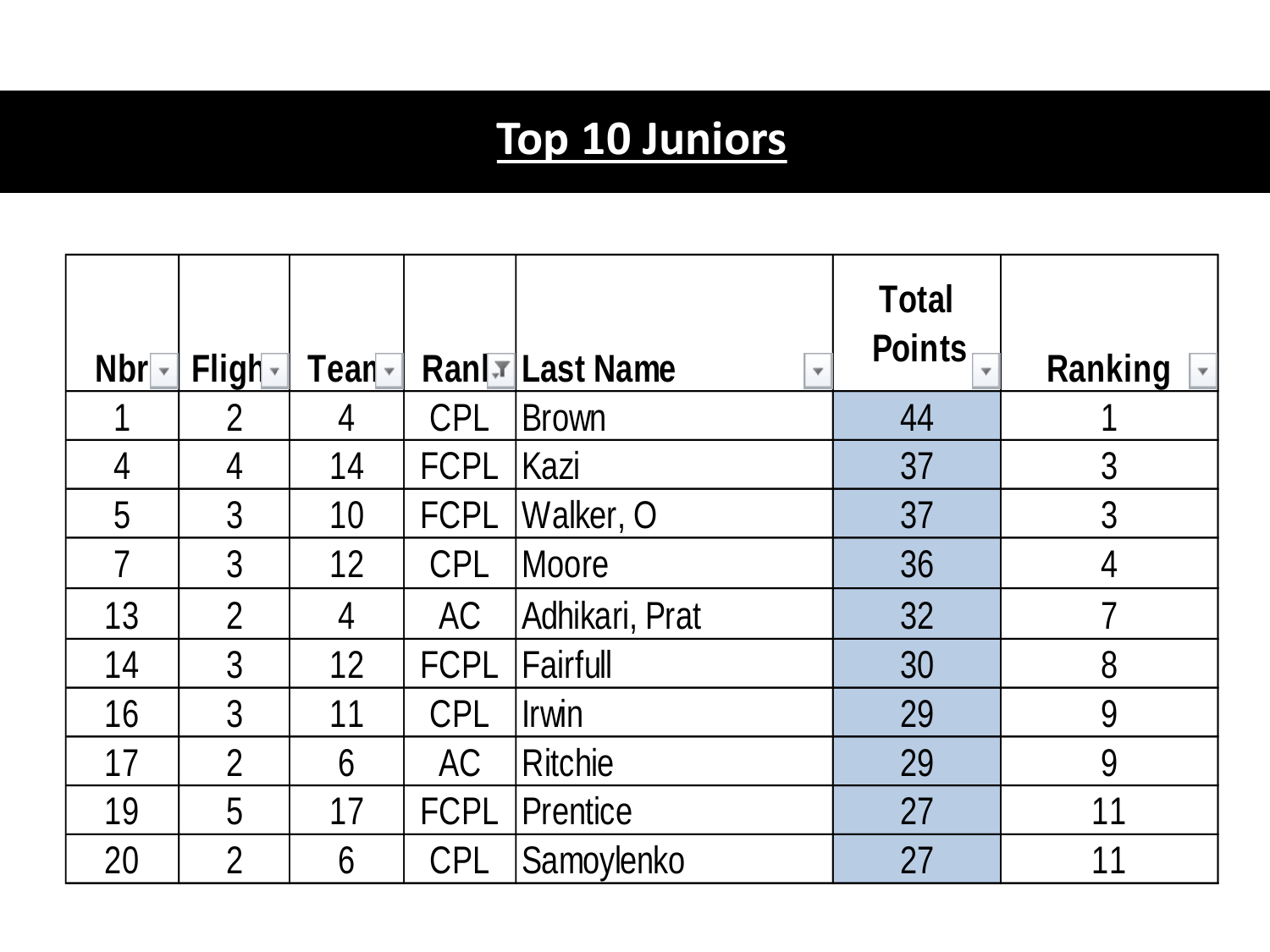## **Top 10 Seniors**

| Nbr            | Fligh-         | Tean –         |                 | Ran TLast Name<br>$\overline{\mathbf{v}}$ | <b>Total</b><br><b>Points</b> | Ranking        |
|----------------|----------------|----------------|-----------------|-------------------------------------------|-------------------------------|----------------|
| $\overline{2}$ | <b>WO</b>      | <b>WO</b>      | WO1             | Espe, L                                   | 42                            | 2              |
| 3              | 4              | 11             | <b>FSGT</b>     | Di Loreto, E                              | 37                            | $\overline{3}$ |
| 6              | $\overline{2}$ | FC             | WO <sub>2</sub> | Zhang, Chris                              | 37                            | $\overline{3}$ |
| 8              | 1              | FC             | WO <sub>2</sub> | Smith, M                                  | 36                            | 4              |
| 9              | 5              | 17             | <b>FSGT</b>     | <b>Ballantyne</b>                         | 34                            | 5              |
| 10             | 3              | 9              | SGT             | <b>MacKellar</b>                          | 34                            | 5              |
| 11             |                | FC             | WO <sub>2</sub> | Heynemans                                 | 33                            | 6              |
| 12             | $\overline{2}$ | $\overline{7}$ | <b>SGT</b>      | Paterson, Dylan                           | 33                            | 6              |
| 15             | 3              | <b>FC</b>      | WO <sub>2</sub> | Paterson, Drew                            | 30                            | 8              |
| 18             | 4              | 15             | <b>SGT</b>      | Riopelle                                  | 28                            | 10             |